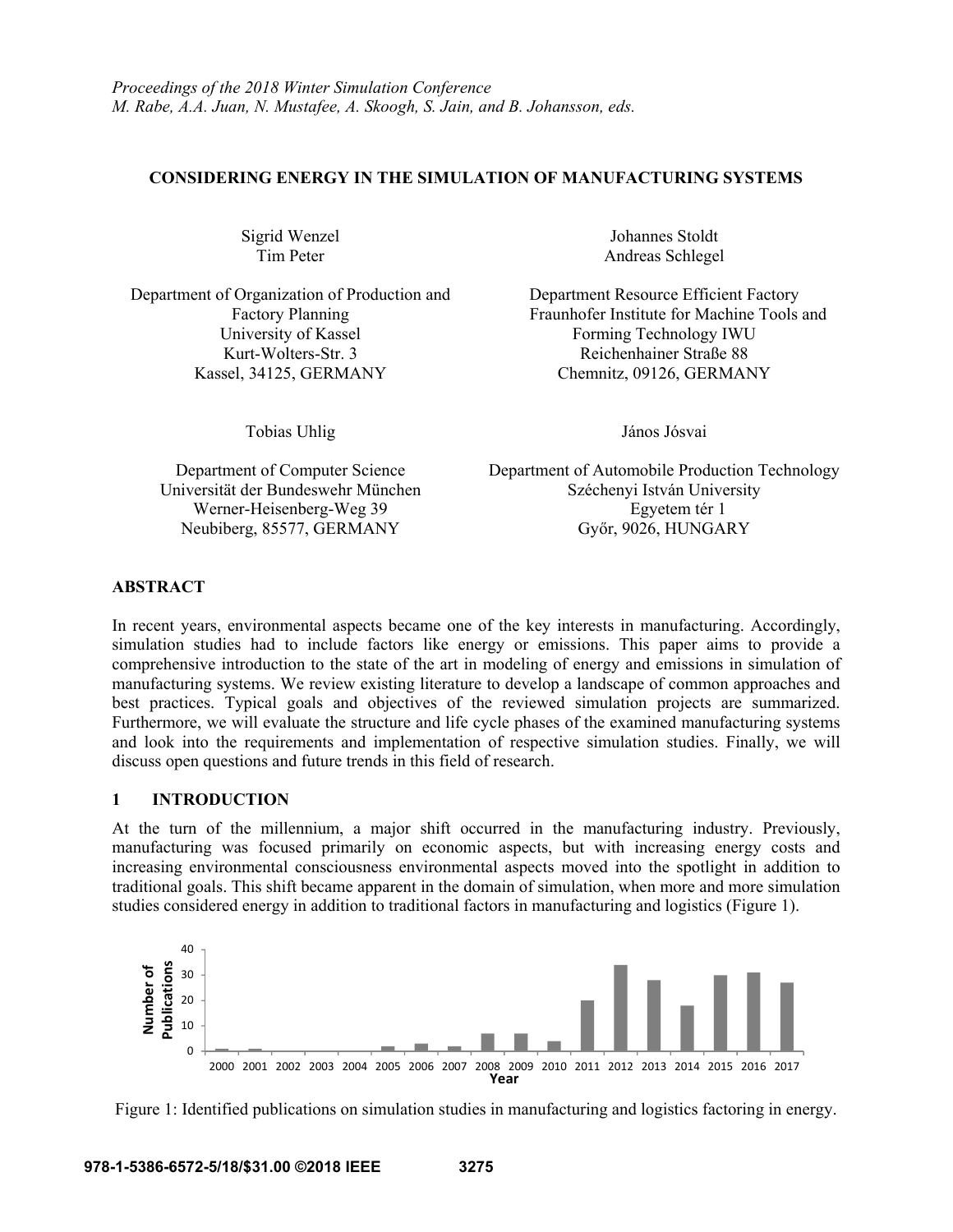The number of publications depicted in Figure 1 is derived from all relevant publications we identified. Our research process is discussed in more detail later on. Generally, our research indicates that environmental concerns have not gained interest in the simulation community before the turn of the millennium and only spiked substantial interest after 2007.

According to these publications as well as our experiences, a simulation study today may elaborate typical questions like: Can we switch some pieces of equipment in a factory temporarily to an energy saving power mode (e.g., Seewaldt et al. 2017)? What influence do energy-related process parameters have on the overall production process (e.g., Peter et al. 2017)? Which potentials for energy flexibility do exist in a given production system (e.g., Stoldt et al. 2017)?

 This paper reports on findings of the workgroup on the Investigation of Energy-related Influences in SPL within the ASIM Section Simulation in Production and Logistics (SPL). This workgroup has reviewed literature on simulation projects that consider energy aspects in production and logistics. One main goal of the literature analysis has been to classify research projects and generate a map of existing work in this field. For this purpose, we have systematically reviewed journals, conferences, and doctoral as well as undergraduate theses to identify potentially relevant works. In total, approx. 40 journals and conference series have been selected based on their general themes, covering a broad range from simulation via logistics and production engineering to sustainability. The general work process comprises the following steps:

- 1. Gain access to relevant tables of content or lists of abstracts (particularly for proceedings within the scope specified above)
- 2. Page through all articles of a volume, proceeding or catalog
- 3. Select relevant articles based on their connection to material flow simulation with a parallel assessment of energy-related aspects with an application focus on production or logistics
- 4. Evaluate selected articles (see below) and disregard articles that show no actual application (i.e., conceptual works) or only extend previously identified works of a research group without adding new information to the map
- 5. Check the list of references for hitherto unknown sources or publications
- 6. Add findings to the map after brief discussion of the contents within the workgroup

Abiding by this process, we have evaluated more than 250 publications and added more than 150 references to the map. As pointed out before, we tried to avoid duplicate entries in our map. To this end, we only included multiple entries from the same research group whenever their content differed significantly. Because of this high number of publications, we will not be able to present the map's full list of references here and will instead only add exemplary references in the following sections. During evaluation, the following criteria have been employed to classify the work of individual research groups:

- 1. Goals and objectives of simulation projects with energy aspects (e.g., dimensioning of energyrelevant infrastructure)
- 2. Focus on the system life cycle (e.g., concept planning phase)
- 3. Focus on value creation chain (e.g., production)
- 4. Manufacturing principles (e.g., flow production)
- 5. Production type (e.g., mass production)
- 6. Industry sector (e.g., automotive)
- 7. Level of detail for modeling (e.g., machine components)
- 8. Architecture and paradigm for simulation (e.g., integration in discrete event simulation model)
- 9. Employed simulation tools (e.g., Siemens Plant Simulation)
- 10. Input data and information types employed (e.g., demand specification for production machinery)
- 11. Employed key performance indicators for energy aspects (e.g., energy consumption per system or system element over time)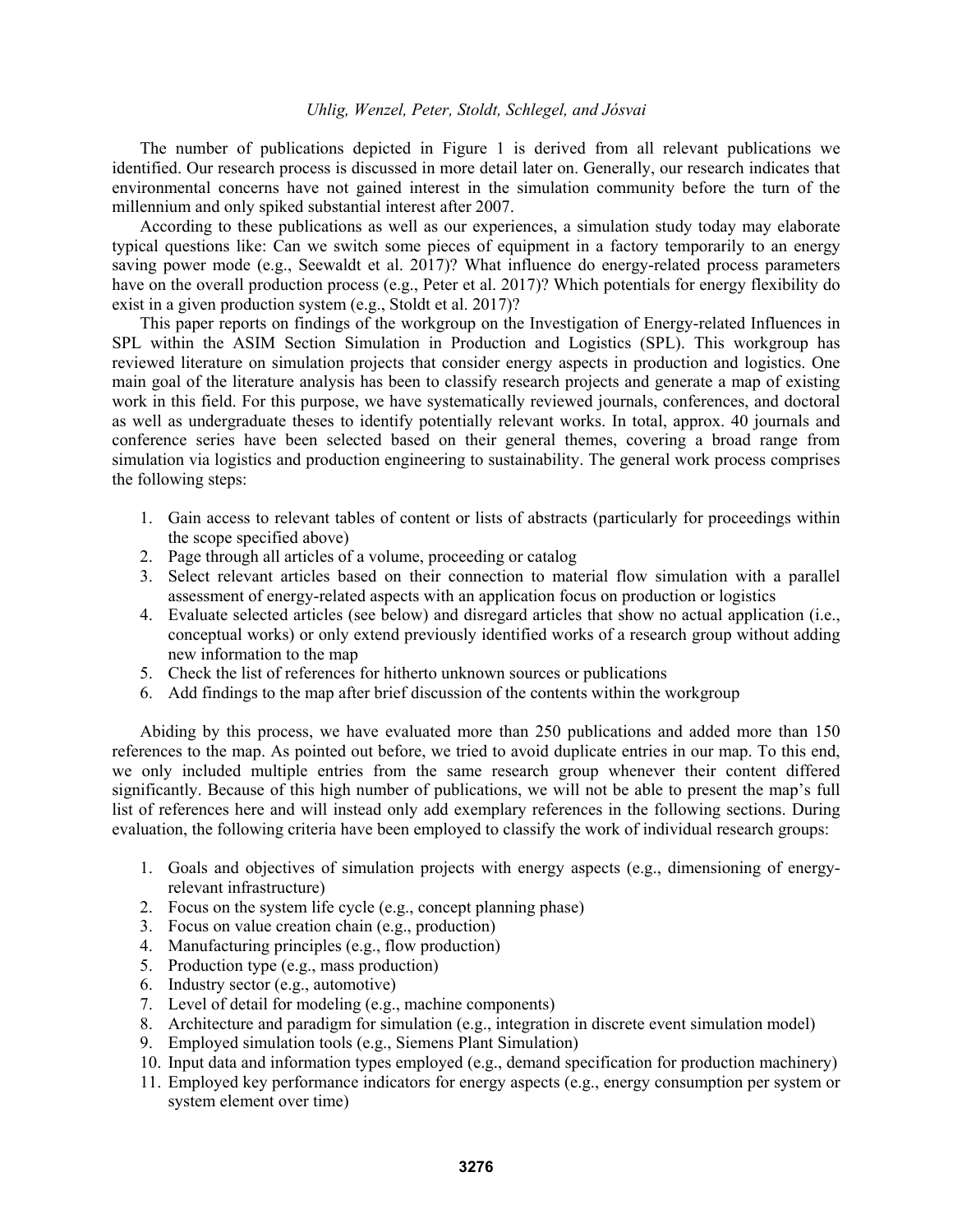In this paper, we will discuss some results produced in our survey. We provide an encompassing overview of the state of the art in simulation of manufacturing systems where energy is considered as a key aspect. We will elaborate what goals and application scenarios are typical, in which life cycle phases of a manufacturing system we often face questions pertaining to energy, and which kinds of production systems are regularly reviewed. However, we will skip over classifying the case studies with regard to industry sector and we will also omit the topic of product life cycle evaluation regarding energy, since these topics have previously been reviewed by us in Wenzel et al. (2017). With regard to the implementation of simulation studies that include energy aspects, we provide an overview of typical requirements and organizational questions that need to be answered for a successful simulation study. Additionally, we will review which tools and approaches are chosen to approach various types of simulation studies. This overview of the state of the art in simulation of material and energy flows will help researchers to identify relevant publications and simplify networking and exchange with research groups of similar interest.

 Incorporating energy in a simulation study of a manufacturing system usually represents a unique challenge. Manufacturing systems are most frequently modeled using Discrete Event Simulation (DES). However, when we consider energetic aspects such as consumption or emissions, we observe continuous system changes. Different approaches have been proposed to tackle this challenge. One straight forward approach is to approximate the continuous behavior in a pure DES, for example by using energy levels for distinct tool states in manufacturing (Stoldt et al. 2016). If this is not sufficient, additional tools or simulation paradigms are used to complement DES. Typical setups or paradigms are:

- 1. Complementing DES by using the DES output as input for a specialized tool to evaluate energy aspects of the given challenge in a downstream energy evaluation
- 2. Using two complementary simulation models that operate either independently or are coupled with each other
- 3. Using a hybrid simulation tool that supports DES and additional continuous simulation paradigms

In this paper, we will not discuss these technical aspects in detail. For a summary we refer to Thiede (2012). He also provides a classification of simulation paradigms that is similar to our approach (see Wenzel et al. 2017) albeit less differentiated. According to his classification, which is depicted in Figure 2, external evaluations, coupled simulations, or integrated evaluations are typically used.



Figure 2: Paradigms for simulating energy flows in manufacturing systems based on Thiede (2012).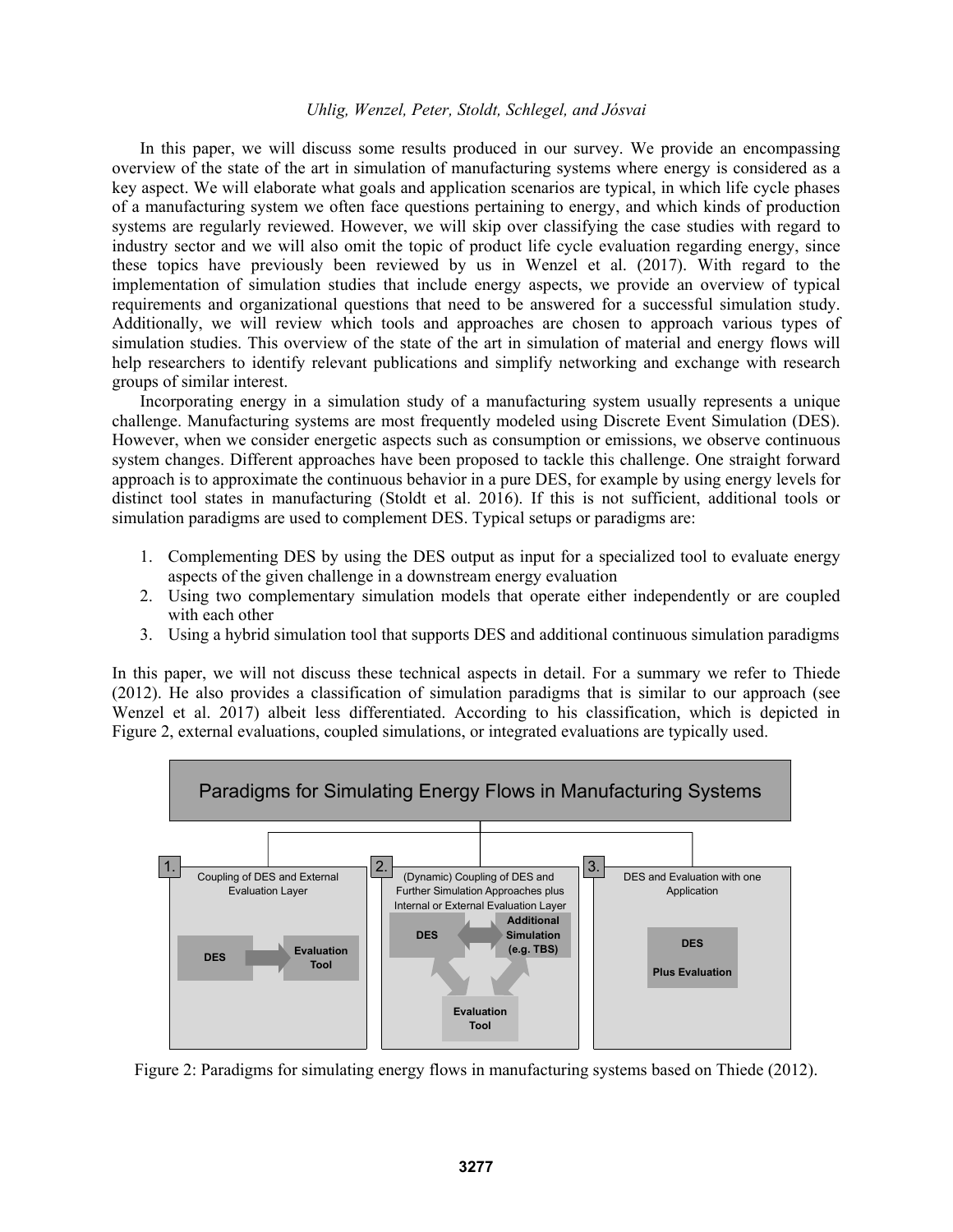The paper is structured as follows: After this introduction we will discuss typical applications of simulation in manufacturing considering energy (Section 2). We will highlight typical goals and objectives and characterize typical simulation studies with respect to the considered manufacturing principle, the types (production types), and the life cycle phases of the studied manufacturing systems. In Section 3 we aggregate information on the implementation of these studies. As stated before, we will not elaborate on the technical aspects, but rather focus on typical requirements to successfully realize a simulation study, e.g., employed key performance indicators, additionally necessary input data, the level of detail for modeling, or the employed simulation tools. Finally, we will discuss as well as summarize our findings in Section 4.

## **2 APPLICATIONS**

In this section, we describe different goals and objectives that simulation experts follow when considering energy-related influences in material flow simulation. Furthermore, we provide examples of manufacturing principles and production types that are common in case studies which utilize simulation with regard to energy-related aspects. At the end of this section, we also discuss which phases in the life cycle of a manufacturing system are considered in the reviewed publications.

### **2.1 Goals and Objectives**

The literature analysis shows many goals and objectives concerning energy-related aspects that simulation experts follow. These aspects influence how to implement the simulation, which additional input data is required, and which key performance indicators have to be evaluated utilizing the simulation. The following goals and objectives have been identified:

- Design and dimensioning of energy-related infrastructure
- Reduction of the maximum load to reduce cost
- Peak shaving and load leveling
- Local optimization of the energy consumption of single machines
- Optimization of production equipment control
- Calculation and prediction of energy consumption
- Determination or prediction of energy costs
- Dimensioning of logistics and production systems under consideration of energy or emission targets
- Production planning and control under consideration of energy-related restrictions
- Support for or transparency regarding eco-friendly production and logistics
- Optimization of the supply chain with regard to cost and energy-related aspects

Most of these goals and objectives are related to economical savings: oversized energy infrastructure wastes money during investments and lowers equipment efficiency (e.g., Schacht 2014), peak shaving and load leveling allow for cheaper contracts with the electricity suppliers (e.g., Fuss and Beißert 2014), and local optimization of the energy consumption of single machines may aggregate to a significant saving if done for a whole production line (e.g., Schulz and Jungnickel 2012). Others, however, focus on predicting the energy consumption of production equipment for use in the design phase (e.g., Cataldo et al. 2015) or the energy costs in general (e.g., Diaz-Elsayed et al. 2013). Such information is valuable in "traditional" dimensioning of production equipment, especially when done dynamically (e.g., Neyrinck et al. 2015). More advanced studies do not just try to predict the consumption, but aim to test novel approaches to production planning and control that consider energy-related restrictions which may lead to more efficient (cost saving) production strategies (e.g., Seewaldt et al. 2017). The last group of goals and objectives targets environmental key performance indicators like the eco-footprint of a product and tries to achieve transparency for the stakeholders like the public, the government, or the environmentally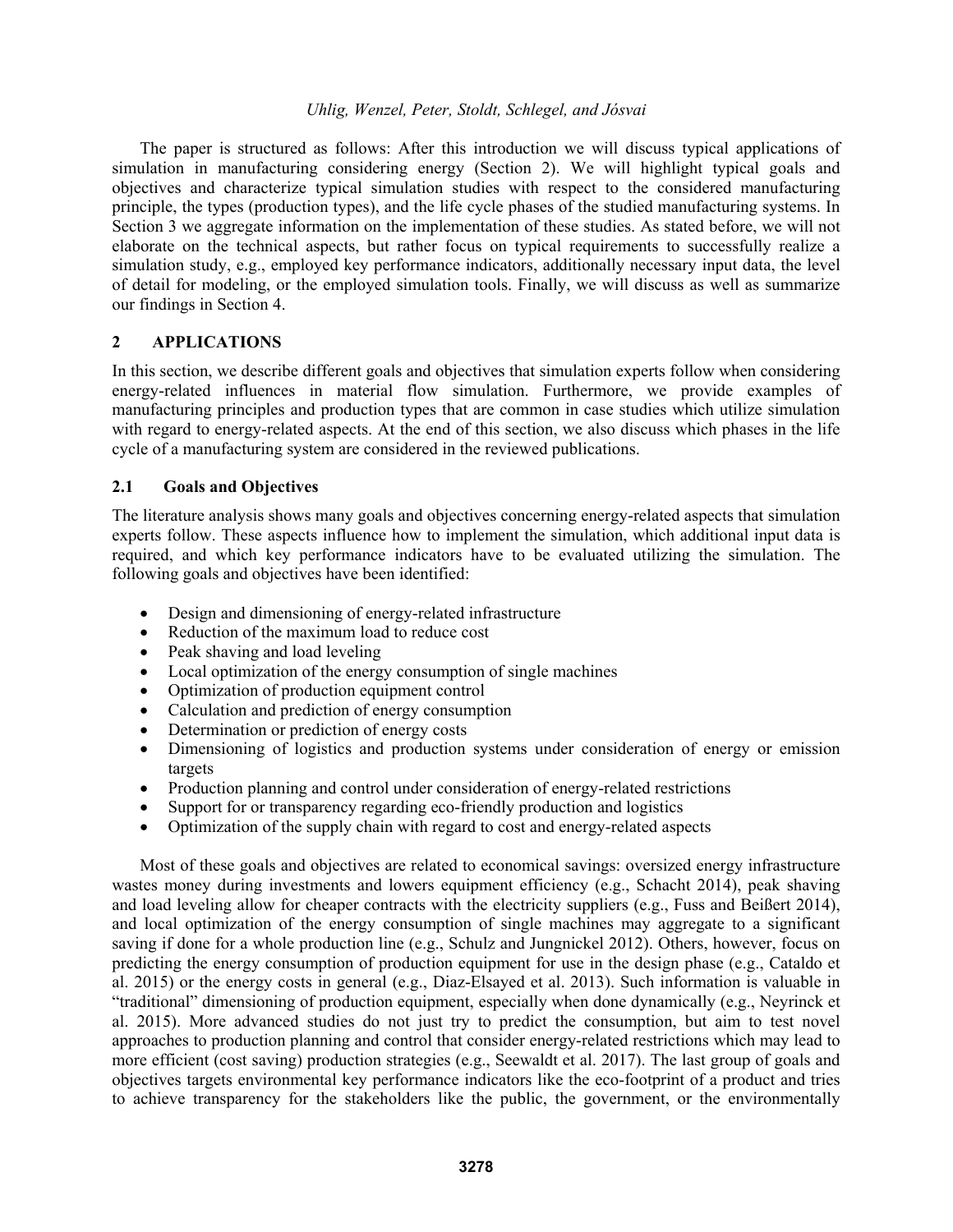conscious customer (e.g., Heilala et al. 2008). Supply chain optimizations (e.g., Circullies et al. 2012) constitute another group which is, however, not in the immediate manufacturing scope of this paper.

 Depending on the goals and objectives, different key performance indicators and additionally necessary input data are required for the simulation study, which will be described in Section 3.

#### **2.2 Characterization of Case Studies**

In our analysis we have characterized previous case studies depending on three criteria. First, we use the manufacturing principles that according to the literature are classified depending on the spatial structure. We differentiate between five different manufacturing principles: the workbench principle, the on-site principle, the function or workshop principle, the cellular or group principle, and the flow principle (Lödding 2013).

Second, we consider the average size of the production run (lot size) and how often the product runs are repeated to categorize the production type. Based on definitions in the literature there are four main characteristics: one-time production, single or small lot-wise production, serial production and mass production (Lödding 2013).

Third, we examine the life-cycle phase of the simulated manufacturing system. Life-Cycle phases are divided into five main phases: planning and design, realization, start-up, operation, and termination/re-use (Attri and Grover 2012). In the following paragraphs, we will give examples on identified contributions that fit the defined characteristics for each criterion.

Regarding the manufacturing principle, we could not uncover any case studies that investigated onsite or cellular manufacturing principles. Most of the papers analyze manufacturing systems with flow or workshop principles, for example Barletta et al. (2014) provide an energy-based overall equipment effectiveness indicator. Furthermore, Frigerio and Matta (2016) discuss energy-efficient switching of machine tools and Ichimura and Takakuwa (2013) investigate material flow cost accounting. Whereas Hibino et al. (2014) use simulation to compare productivity and energy consumption in manufacturing systems, Schuh et al. (2014) analyze the effects of lot size planning on energy efficiency. Several identified case studies do not belong to any manufacturing principle although they analyze material and energy flows. These approaches aim mostly at the field of logistics and supply chain management. Many of these applications belong to the topic of distribution logistics with particular interest in  $CO<sub>2</sub>$  emission calculation and prediction (e.g., Circullies et al. 2012) or work on the optimization of energy consumption (e.g., Neyrinck et al. 2015). Some of these works concentrate on supply chain networks, giving insight into carbon footprint specification using the DES methodology (e.g., Gutenschwager et al. 2013; Kuhl and Zhou 2009).

The reviewed papers present case studies for each of the previously defined production types. Most of the works study serial production environments aiming to investigate two main aspects of energy flow: energy flexibility (e.g., Beier 2017) and energy efficiency. The latter one has been analyzed in connection with production control (e.g., Goy 2016) as well as with assembly processes (e.g., Oumer et al. 2016).

Regarding the life-cycle phase we have found that manufacturing systems with flow principle are analyzed in the planning and also in the operational life cycle phase. Production systems with workshop principle are mostly studied in their operational phase. According to our research, logistical and supply chain networks are almost without exception studied in their planning and design phase. In case of serial production systems, there are works that focus on the planning and operational stages as well, whilst in case of lot-wise production the majority of contributions focusses on the operational stage. There are a few works giving deeper insight into case studies about both design and operational life cycle phases at the same time (e.g., Marzouk et al. 2016; Matsuda et al. 2016).

### **3 INTEGRATING THE SIMULATION OF MATERIAL FLOWS AND ENERGY FLOWS**

The previous sections have provided some insights in the application of simulation that considers both material flows and energy flows. Yet, how these different types of flow systems (the former discrete, the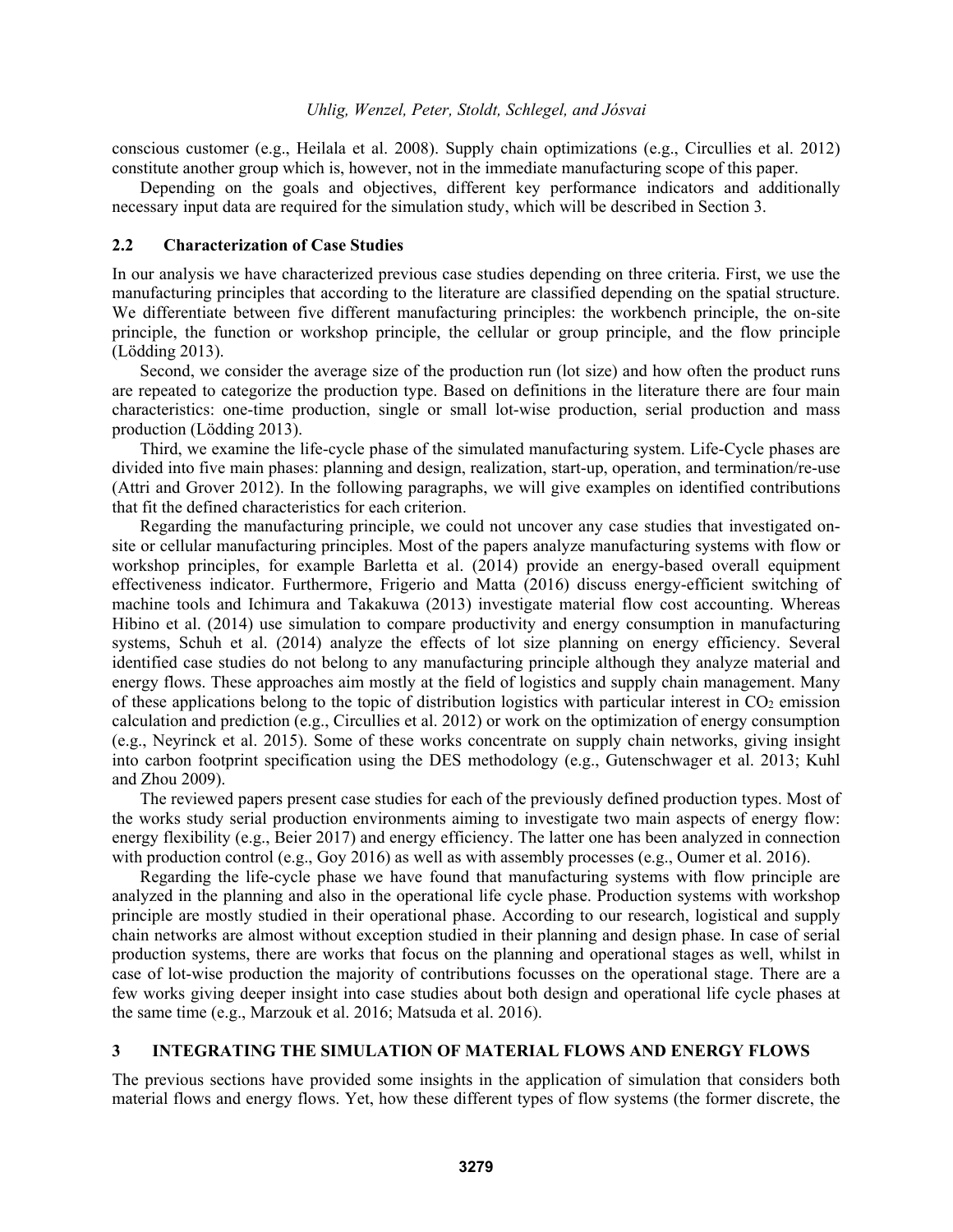latter continuous) are integrated with each other in a simulation study depends on a number of factors. Multiple methodologies that aim to structure the entire process or parts thereof have been published in recent years (e.g., Dettmann et al. 2013; Solding 2008; Stoldt and Putz 2017; Thiede 2012). In order to supplement such methodical approaches, we have reviewed previously published case studies to identify which particular types of key performance indicators, levels of detail in modeling, additional input data, as well as tools have been used. These can be reference points for either more problem-specific or more generalized implementations of simulation studies.

Unanimously, the previously mentioned methodologies derive decisions on how to implement a simulation study from the project's task definition or parts thereof. Considering the categories analyzed in our review we have identified that these are related to one another in a simulation project (Figure 3). The key performance indicators as well as the level of detail for modeling are derived from the goals and objectives (see Section 2.1), but need to be defined in accordance with another, i.e., are mutually dependent. From these two (bearing in mind the goals and objectives), the additionally necessary input data can be specified as well as a suitable simulation tool can be selected.



Figure 3: Relationships of the analyzed categories concerning the implementation of simulation studies.

All in all, we have identified eight classes of key performance indicators that are typically used in simulations of the kind discussed in this paper. As depicted in Figure 4, these can be distinguished by their time-dependence and by their focus on either the system under study or the flow items that pass through it.

Our research shows that the earliest approaches in this field seek solutions for simulating emissions (e.g., Heilala et al. 2008; Wohlgemuth and Page 2000) or energy costs (e.g., Solding and Petku 2005). Either of these are usually collected for the entire system, individual system elements, or averaged over all flow items passing the system. Originally, they all aim to calculate time-independent values for an entire simulation run, but more recent approaches also aim to calculate energy costs considering dynamic pricing or time-dependent procurement for entire systems (e.g., Weckmann et al. 2017). Alternatively, system-related, time-independent indicators that measure the value-adding energy consumption (e.g., Barletta et al. 2014) as well as the consumption per power state of system elements (e.g., de Oliveria Gomes et al. 2013) have been applied in practice. These allow for a more differentiated analysis of the origin of energy costs, however, only provide a static impression of a system. Measuring the energy consumption over time (e.g., Stoldt et al. 2016) requires more complex modeling but allows for investigating time-critical questions concerning the supply of energy in a system. Some case studies that include indicators of this kind also make use of derived key performance indicators, such as average consumption in 15-minute-periods (e.g., Fuss and Beißert 2014). Due to the growing research interest in energy flexibility, some studies also measure an energy-related self-sufficiency ratio or similar indicators (e.g., Beier 2017). Key performance indicators for measuring the energy consumption for individual flow items or entire classes of flow items during a simulation run are often but not exclusively found in supply chain studies (e.g., Johansson et al. 2009). Our review indicates that typically no time-dependent, flow-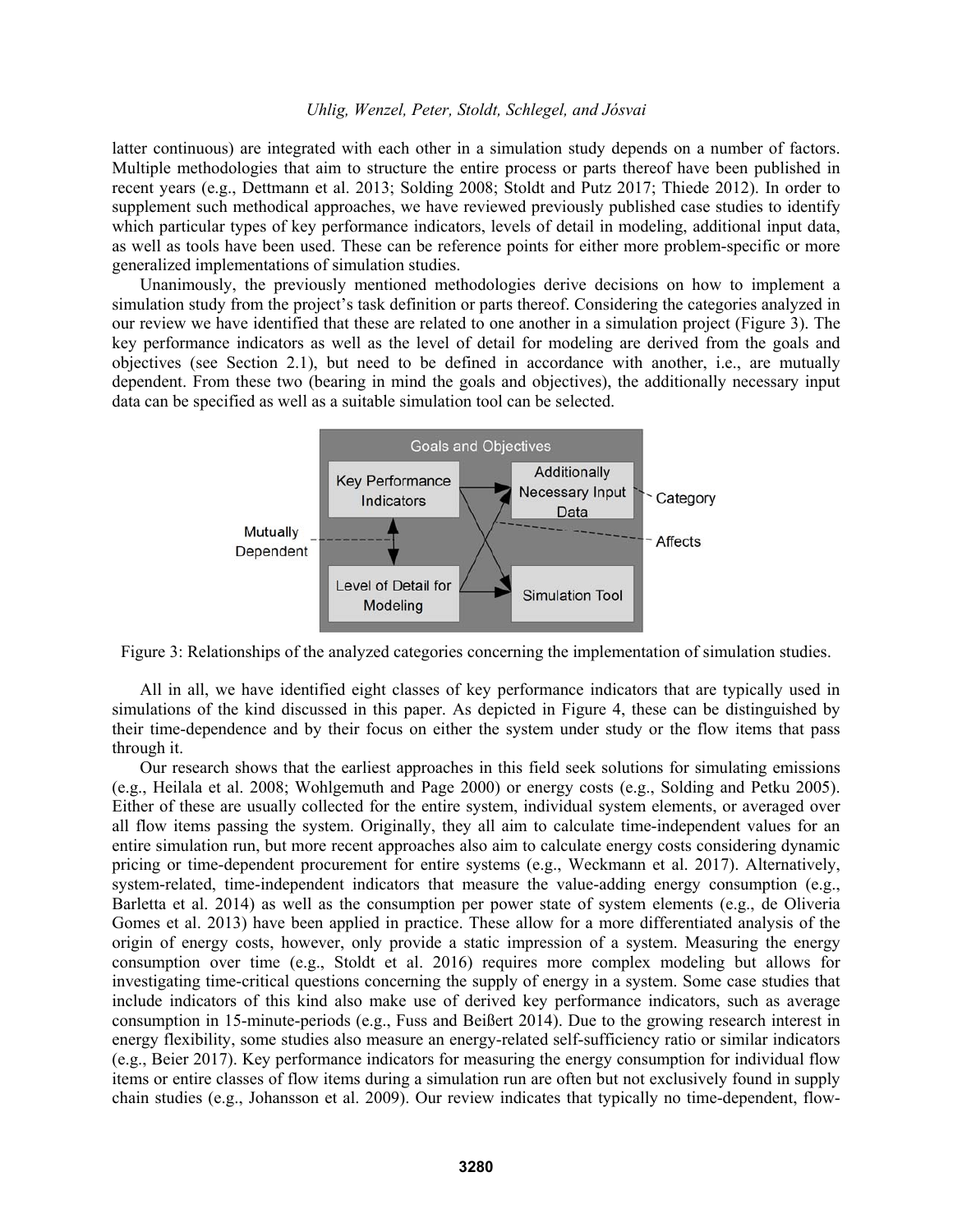item-related indicators are used. This is understandable, as flow-item-related indicators are typically an input for the analysis of a system's overall performance or for the comparison of multiple system configurations.



Figure 4: Key performance indicators in the integrated simulation of material flows and energy flow.

Relating to the level of detail for modeling, we have identified simulation studies that use the following levels of detail when modeling both material and energy flows:

- Production or logistics networks (e.g., Jain et al. 2012)
- Production site or (flight/ship/sea/train) terminal (e.g., Kaffka et al. 2015)
- Production areas within a single factory building (Rahimifard et al. 2010)
- Lines, processes, or machines (e.g., Beier 2017; Jain et al. 2012; Peter et al. 2017; Stoldt et al. 2017)
- Machine components (Eberspächer and Verl 2014)

Which level of detail for modeling is chosen, usually relates to the task's focus. Most of the works we have identified consider entire lines or single processes and machines, especially those relating to production in a closer sense. Supply chain investigations, however, tend to be considerably more abstract, modeling production or logistics networks as systems of black box or gray box elements to study the transports between these. This, again, mirrors the more common utilization of equivalents of some kind in such studies. Modeling individual machine components is not particularly popular despite the fact that many energy efficiency improvements originally take effect on this level. The reason is likely that the improvements can be abstracted on a higher level as a change of processing times, change of energy demand, etc. These represent adjustments to the model's logic or parametrization that can be introduced during simulation at substantially lower effort than building a model on a component level would require.

All simulation studies in this field require input data to parametrize and simulate the consumption of energy of individual system elements. According to the goals and objectives, all simulation studies we have identified require time-dependent or time-independent energy demand specifications for production machinery, transport systems, or warehouse systems. Only a few simulations use physical models to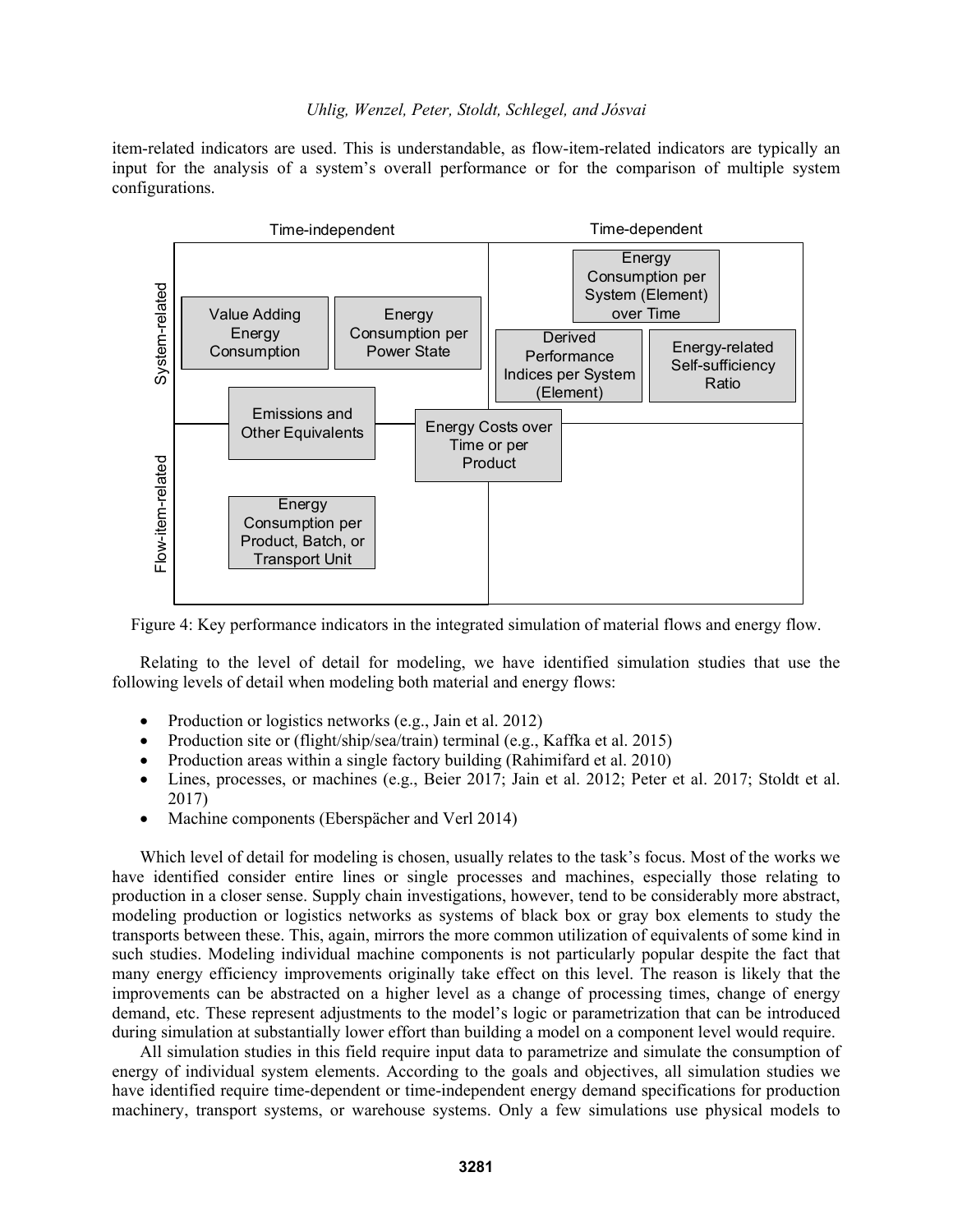simulate the consumption of energy, but even these require some of the former data for parametrization. Order- or product-specific input data that relate to the energy demand have been used, but whether this is necessary depends primarily on the simulated system and the level of abstraction. For instance, if a machine is simulated on a component level using a physical model, the demand can be calculated based on the actual process. However, if a more abstract modeling approach is chosen, the demand may need to be parametrized according to the flow items processed. Besides the demand-related data, emission equivalents (e.g., kg<sub>cO2</sub> per hour of operation) and energy prices or energy price models constitute typically required input data. In some instances, the behavior of energy sources and input data to simulate it is also necessary. Lastly, despite the political dimension of energy efficiency in general, no simulation study employed information on existing legal frameworks.

Thiede et al. (2013) have previously reviewed the support for various software tools for their suitability to support simulation studies of the kind discussed in this paper. Yet, most tools have some means that allow them for being extended so that appropriate functionalities can be added if they are not capable out of the box. A result of our review is that at least 26 commercial as well as even more selfdeveloped simulation tools have been used in published simulation studies in accordance to the architecture paradigms mentioned in Section 1. Furthermore, in a lot of simulation studies Siemens Plant Simulation is used. This fact coincides with the software's popularity in Germany and the high concentration of German research groups in this field (see Wenzel et al. 2017). Other international research groups use a wider range of tools. Works that follow a more detailed simulation of the energy demand and supply in a system regularly employ tools that allow for the combination of discrete event and continuous simulation, such as MathWorks MATLAB or AnyLogic.

#### **4 DISCUSSION AND SUMMARY**

Looking at the overarching picture, we conclude that integrating considerations of energy in simulation projects is a well-established approach. It is well-supported by research and available tools. The current state of available methods covers most aspects that are currently of interest. Nevertheless, changing future demands will most certainly cause various kinds of progress. Looking at the actual implementation in the industry, we see significant prospects for growth. We see two main reasons for this: on the one hand, companies face the typical challenge in simulation studies – the availability of the required input data; on the other hand, the interest in straight forward energy savings is currently decreasing. This dwindling interest is caused by a shift to other topics, since energy is again more affordable than in the past. With this in mind, it will be interesting to see how legislation will change in the future with steadily growing political interest in environmental aspects.

We consider the following topics to be key challenges in the future. With regard to potential legislation changes, it remains to be seen how well-prepared companies are in an evolving environmental landscape. This is especially true, since we currently observe a nearly complete negligence of legal considerations besides emissions in simulation research and a complete focus on economic questions pertaining to energy aspects. Another trend in industry is the shift from energy savings towards energy flexibility. Especially green energy sources like solar and wind cause much more variability in energy production. Additionally, small and local energy producers introduce new challenges in energy distribution. A flexible approach with regard to energy, supported by simulation, can be a key factor in gaining competitive advantage. Accordingly, Stoldt et al. (2018) discuss the relevant trends and developments in factory planning with regard to energy flexibility. Finally, we want to highlight one area where we anticipate potential gains and future research. At the moment, most simulation projects examine the simulation and optimization of existing manufacturing systems and their operation with regard to energy consumption and emissions. The initial design and implementation of these systems is rarely considered. Consequently, developing energy-efficient and -flexible systems might benefit from including these questions and simulation earlier in the process.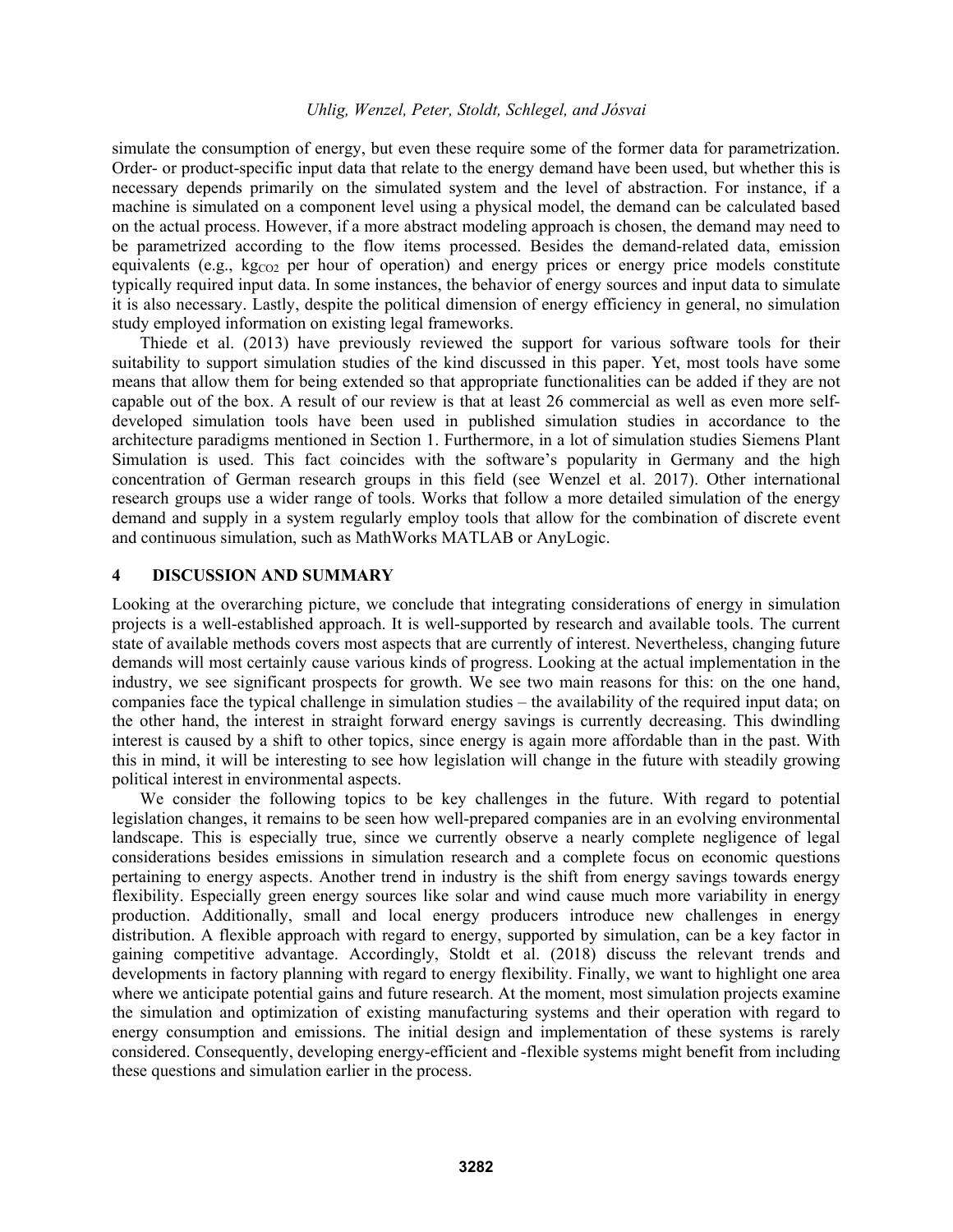#### **ACKNOWLEDGMENTS**

We would like to thank the members of the ASIM Section's Simulation in Production and Logistics (SPL) workgroup on the Investigation of Energy-related Influences in SPL for their support in gathering and evaluating numerous articles and papers. The research contribution of János Jósvai was supported by the EFOP-3.6.1-16-2016-00017 project.

#### **REFERENCES**

- Attri, R., and S. Grover. 2012. "A Comparison of Production System Life Cycle Models". *Frontiers of Mechanical Engineering* 7(3):305–311.
- Barletta, I., J. Andersson, B. Johansson, G. May, M. and Taisch. 2014. "Assessing a Proposal for an Energy-based Overall Equipment Effectiveness Indicator through Discrete Event Simulation". In *Proceedings of the 2014 Winter Simulation Conference*, edited by A. Tolk et al., 1096–1107. Piscataway, New Jersey: IEEE.
- Beier, J. 2017. *Simulation Approach Towards Energy Flexible Manufacturing Systems*. Cham: Springer International Publishing.
- Cataldo, A., R. Scattolini, and T. Tolio. 2015. "An Energy Consumption Evaluation Methodology for a Manufacturing Plant". *CIRP Journal of Manufacturing Science and Technology* 11:53–61.
- Circullies J., C. Schwede, and M. Toth. 2012. "Intra-Simulative Ecological Assessment of Logistics Networks. Benefits, Concepts, and Tool Enhancement.". In *Proceedings of the 2012 Winter Simulation Conference*, edited by C. Laroque et al., Piscataway, New Jersey: IEEE.
- De Oliveria Gomes, V. E., J. de Oliveira Gomes, and K. H. Grote. 2013. "Discrete Event Simulation Inserted into Kaizen Event to Assess Energy Efficiency". In *Re-engineering Manufacturing for Sustainability*, edited by A. Y. C. Nee et al., 499–503. Singapore: Springer Singapore.
- Dettmann, T., C. Andersson, J. Andersson, A. Skoogh, B. Johansson, and P. O. Forsbom. 2013. "Startup Methodology for Production Flow Simulation Projects Assessing Environmental Sustainability". In *Proceedings of the 2013 Winter Simulation Conference*, edited by R. Pasupathy et al., 1926–1937. Piscataway, New Jersey: IEEE.
- Diaz-Elsayed, N., A. Jondral, S. Greinacher, D. Dornfeld, and G. Lanza. 2013. "Assessment of Lean and Green Strategies by Simulation of Manufacturing Systems in Discrete Production Environments". *CIRP Annals Manufacturing Technology* 62(1):475–478.
- Eberspächer, P., and A. Verl. 2014. "Zustandsbasierte Simulation des Energiebedarfs von Werkzeugmaschinen". In *Handbuch ressourcenorientierte Produktion*, edited by R. Neugebauer, 253–262. München: Hanser.
- Frigerio, N., and A. Matta. 2016. "Analysis on Energy Efficient Switching of Machine Tool With Stochastic Arrivals and Buffer Information". *IEEE Transactions on Automation Science and Engineering* 13(1):238–246.
- Fuss, E., and U. Beißert. 2014. "Beitrag zur Energie- und Materialflusssimulation in Produktion und Logistik". In *Tagungsband 19. Magdeburger Logistiktage »Sichere und nachhaltige Logistik«*, June  $25^{th}$ -26<sup>th</sup>, Magdeburg, 39–48.
- Goy, S. 2016. *Stand-by-Betrieb von Maschinen und Anlagen: Entwicklung eines Stand-by-Managers zur energieeffizienten Produktionssteuerung.* Kassel: University Press GmbH.
- Gutenschwager, K., M. Rabe, M. U. Sari, and T. Fechteler. 2013. "A Data Model for Carbon Footprint Simulation in Consumer Goods Supply Chains". In *Proceedings of the 2013 Winter Simulation Conference*, edited by R. Pasupathy et al., 2677–2688. Piscataway, New Jersey: IEEE.
- Heilala, J., S. Vatanen, H. Tonteri, J. Montonen, S. Lind, B. Johansson, and J. Stahre. 2008. "Simulationbased Sustainable Manufacturing System Design". In *Proceedings of the 2008 Winter Simulation Conference*, edited by S. Mason et al., 1922–1930. Piscataway, New Jersey: IEEE.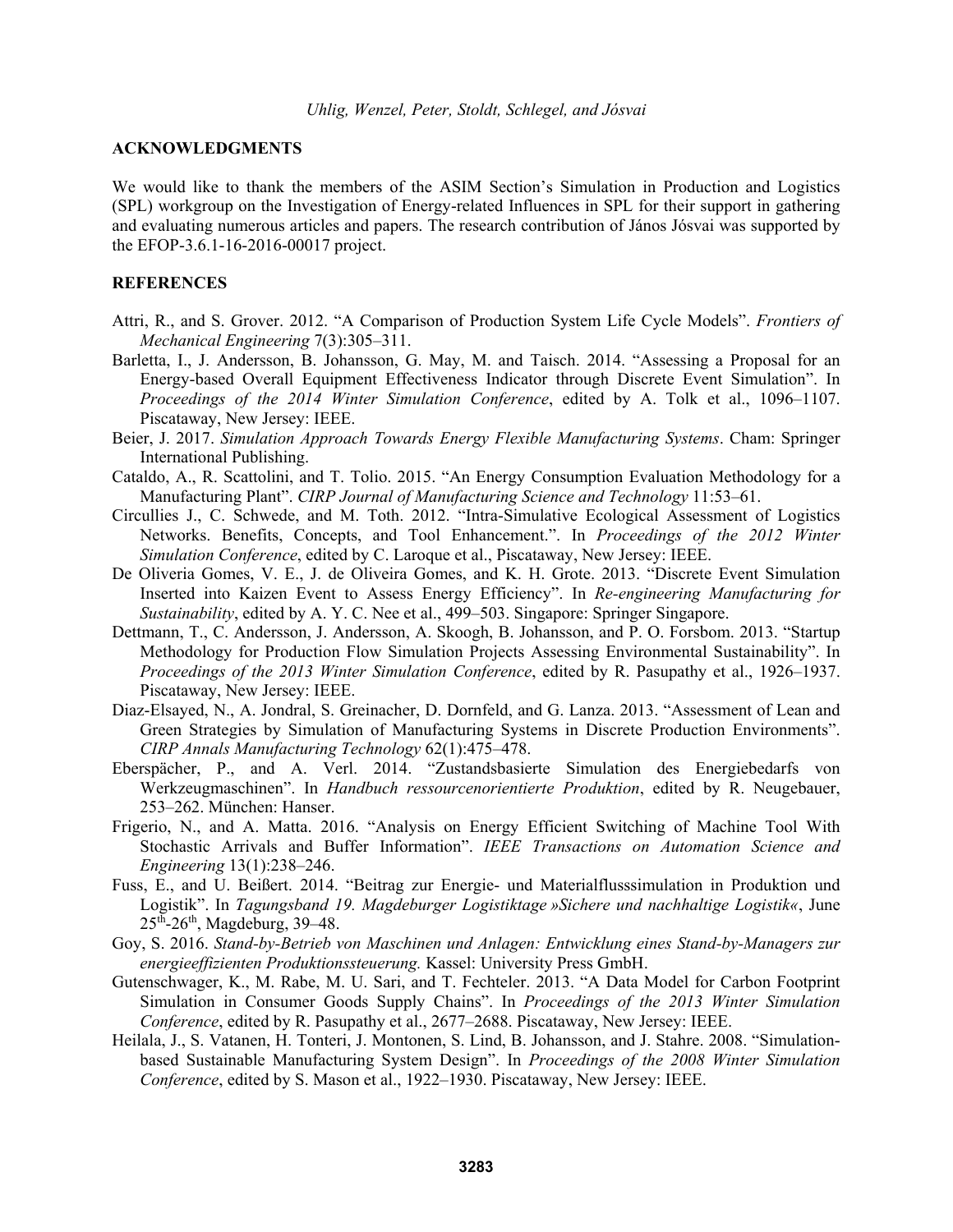- Hibino, H., T. Sakuma, and M. Yamaguchi. 2014. "Simulation for Sustainable Manufacturing System Considering Productivity and Energy Consumption". In *Advances in Production Management Systems. Innovative and Knowledge-Based Production Management in a Global-Local World. Part II*, edited by B. Grabot et al., 310–318. Berlin, Heidelberg: Springer.
- Ichimura, H., and S. Takakuwa. 2013. "Decision Making on Manufacturing System from the Perspective of Material Flow Cost Accounting". In *Proceedings of the 2013 Winter Simulations Conference*, edited by R. Pasupathy et al., 1973–1983. Piscataway, New Jersey: IEEE.
- Jain, S., E. Lindskog, and B. Johansson. 2012. "Supply Chain Carbon Footprint Tradeoffs Using Simulation". In *Proceedings of the 2012 Winter Simulation Conference*, edited by C. Laroque et al., Piscataway, New Jersey: IEEE.
- Johansson, B., A. Skoogh, M. Mani, and S. Leong. 2009. "Discrete Event Simulation to Generate Requirements Specification for Sustainable Manufacturing Systems Design". In *Proceedings of the 9th Workshop on Performance Metrics for Intelligent Systems*, September 21st–23rd, Gaithersburg, Maryland, USA, 38–42.
- Kaffka, J., U. Clausen, Z. Miodrag, and M. Pitsch. 2015. "Allokation von Emissionswerten auf Behälterebene in multimodalen Umschlagsanlagen mittels Simulation". In *Simulation in Production and Logistics 2015*, edited by M. Rabe and U. Clausen, 565–574. Stuttgart: Fraunhofer Verlag.
- Kuhl, M. E., and X. Zhou. 2009. "Sustainability Toolkit for Simulation-based Logistics Decisions". In *Proceedings of the 2009 Winter Simulation Conference*, edited by M. D. Rosetti et al., 1466–1473. Piscataway, New Jersey: IEEE.
- Lödding, H. 2013. *Handbook of Manufacturing Control*. Berlin, Heidelberg: Springer.
- Marzouk, A. M., H. A. ElMaraghy, and W. H. ElMaraghy. 2016. "Effect of Changing Operating Policies on Energy Use Consumption". *Procedia CIRP* 41:301–306.
- Matsuda, M., Y. Sudo, and F. Kimura. 2016. "A Multi-Agent Based Construction of the Digital Eco-Factory for a Printed-Circuit Assembly Line". *Procedia CIRP* 41:218–223.
- Neyrinck, A., A. Lechler, and A. Verl. 2015. "Automatic Variant Configuration and Generation of Simulation Models for Comparison of Plant and Machinery Variants". *Procedia CIRP* 29:62–67.
- Oumer, A., S. M. Atnaw, J. K. Cheng, and L. Singh. 2016. "Modeling Energy Efficiency as a Green Logistics Component in Vehicle Assembly Line". *IOP Conference Series: Materials Science and Engineering* 160:012068.
- Peter, T., S. Wenzel, L. Reiche, and M. Fehlbier. 2017. "Coupled Simulation of Energy and Material Flow – A Use Case in an Aluminum Foundry". In *Proceedings of the 2017 Winter Simulation Conference*, edited by W. K. V. Chan et al., 3792–3803. Piscataway, New Jersey: IEEE.
- Rahimifard, S., Y. Seow, and T. Childs. 2010. "Minimising Embodied Product Energy to Support Energy Efficient Manufacturing". *CIRP Annals Manufacturing Technology* 59(1):25–28.
- Schacht, M. 2014. *Erweiterung des Planungsprozesses im Karosserierohbau um Energieaspekte zur Auslegung der Technischen Gebäudeausrüstung*. Herzogenrath: Shaker.
- Schuh, G., T. Potente, C. Wesch-Potente, A. R.Weber, and J. P. Prote. 2014. "Collaboration Mechanisms to Increase Productivity in the Context of Industrie 4.0". *Procedia CIRP* 19:51–56.
- Schulz, S., and A. Jungnickel. 2012. "A General Approach to Simulating Energy Flow in Production Plants via Plant Simulation". In *Towards Implementing Sustainable Manufacturing: Proceedings of the 10th Global Conference on Sustainable Manufacturing*, October 31<sup>st</sup>-November 2<sup>nd</sup>, Istanbul, 724–729.
- Seewaldt, M., J. Nagel, D. Geckler, and U. Bracht. 2017. "Energy-oriented Material Flow Simulation as a Contribution to Automotive Industry 4.0". *Simulation Notes Europe* 27(2):61–66.
- Solding, P. 2008. *Increased Energy Efficiency in Manufacturing Systems Using Discrete Event Simulation.* Dissertation, De Montfort University, Leicester.
- Solding, P., and D. Petku. 2005. "Applying Energy Aspects on Simulation of Energy Intensive Production Systems". In *Proceedings of the 2005 Winter Simulation Conference*, edited by M. E. Kuhl et al., 1428–1432. Piscataway, New Jersey: IEEE.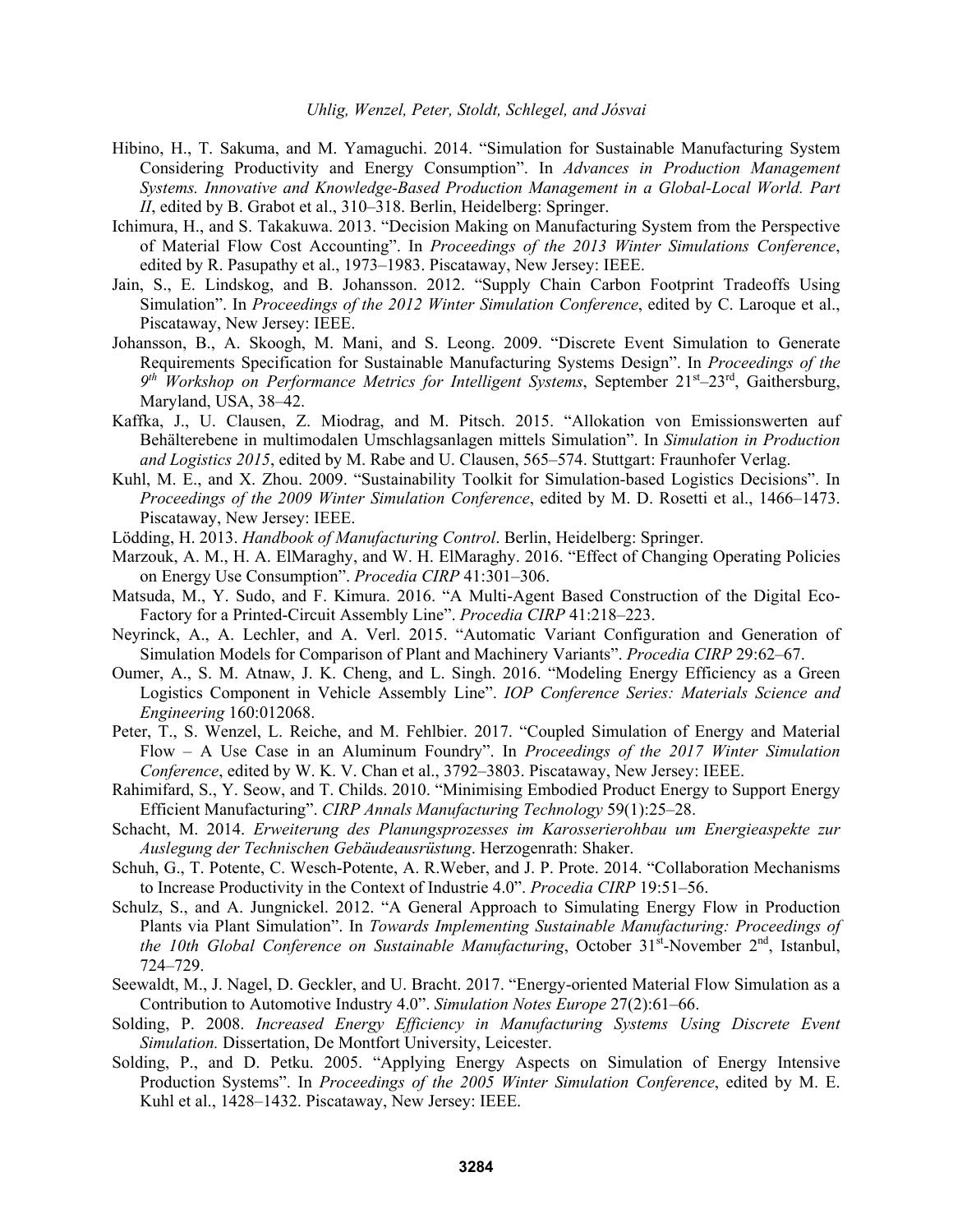- Stoldt, J., C. Fanghänel, H. R. Lange, A. Schlegel, T. Woldt, and M. Putz. 2017. "Simulation Study on Flexibilities in the Material and Energy Flows of an Open-pit Mine". *Simulation Notes Europe* 27(2):87–96.
- Stoldt, J., and M. Putz. 2017. "Procedure Model for Efficient Simulation Studies which Consider the Flows of Materials and Energy Simultaneously". *Procedia CIRP* 61:122–127.
- Stoldt, J., A. Schlegel, and M. Putz. 2016. "Enhanced Integration of Energy-related Considerations in Discrete Event Simulation for Manufacturing Applications". *Journal of Simulation* 10(2):113–122.
- Stoldt, J., T. Wolf, T. Büttner, A. Schlegel, T. Langer, and M. Putz. 2018. "Energieflexibilität im Maschinen- und Anlagenbau: Vorgehen und Handlungshilfen für die Energiewende im Mittelstand". *ZWF Zeitschrift für wirtschaftlichen Fabrikbetrieb* 113(3):124–127.
- Thiede, S. 2012. *Energy Efficiency in Manufacturing Systems*. Berlin, Heidelberg: Springer.
- Thiede, S., Y. Seow, J. Andersson, and B. Johansson. 2013. "Environmental Aspects in Manufacturing System Modelling and Simulation – State of the Art and Research Perspectives". *CIRP Journal of Manufacturing Science and Technology* 6(1):78–87.
- Weckmann, S., T. Kuhlmann, and A. Sauer. 2017. "Decentral Energy Control in a Flexible Production to Balance Energy Supply and Demand". *Procedia CIRP* 61:428–433.
- Wenzel, S., T. Peter, J. Stoldt, A. Schlegel, G. Groß, H. Pitsch, M. Rabe, and M. Seewaldt. 2017. "Betrachtungen energetischer Einflussfaktoren in der Simulation in Produktion und Logistik: Eine Literaturanalyse". In *Simulation in Produktion und Logistik 2017*, edited by S. Wenzel and T. Peter, 9–18. Kassel: kassel university press.
- Wohlgemuth, V., and B. Page. 2000. "Einbettung von Transportmodellen und diskreten Simulationsmodellen in Stoffstromnetze". In *Umweltinformatik '00: Umweltinformation für Planung, Politik und Öffentlichkeit. 12. Internationales Symposium Informatik für den Umweltschutz der Gesellschaft für Informatik (GI)*, October 4<sup>th</sup>-10<sup>th</sup>, Bonn, Germany, 345-360.

### **AUTHOR BIOGRAPHIES**

**TOBIAS UHLIG** is a postdoctoral researcher at the Universität der Bundeswehr München, Germany. He holds a M.Sc. degree in Computer Science from Dresden University of Technology and a Ph.D. degree in Computer Science from the Universität der Bundeswehr München. His research interests include operational modeling, natural computing, and heuristic optimization. He is a member of the ASIM and the IEEE RAS Technical Committee on Semiconductor Manufacturing Automation. He is one of the founding members of the ASIM SPL workgroup on the Investigation of Energy-related Influences in SPL. His email address is tobias.uhlig@unibw.de.

**SIGRID WENZEL** is Professor and head of the Department of Production Organization and Factory Planning, University of Kassel. In addition to this, she is board director of the Arbeitsgemeinschaft Simulation (ASIM), spokesperson of the ASIM group Simulation in Production and Logistics (SPL) as well as of the workgroup on the Investigation of Energy-related Influences in SPL, member of the advisory board of the Association of German Engineers Society of Production and Logistics (VDI-GPL), and head of the Committee Modeling and Simulation of the VDI-GPL. Her email address is s.wenzel@uni-kassel.de.

**TIM PETER** works as Ph.D. student at the Department of Production Organization and Factory Planning at the University of Kassel. He is one of the founding members of the ASIM SPL workgroup on the Investigation of Energy-related Influences in SPL. His research focus lies on coupled simulation of material and energy flow in production and logistics. His email address is tim.peter@uni-kassel.de.

**JOHANNES STOLDT** is a research associate and group leader for Factory Design and Simulation at the Department of Resource Efficient Factory at the Fraunhofer Institute for Machine Tools and Forming